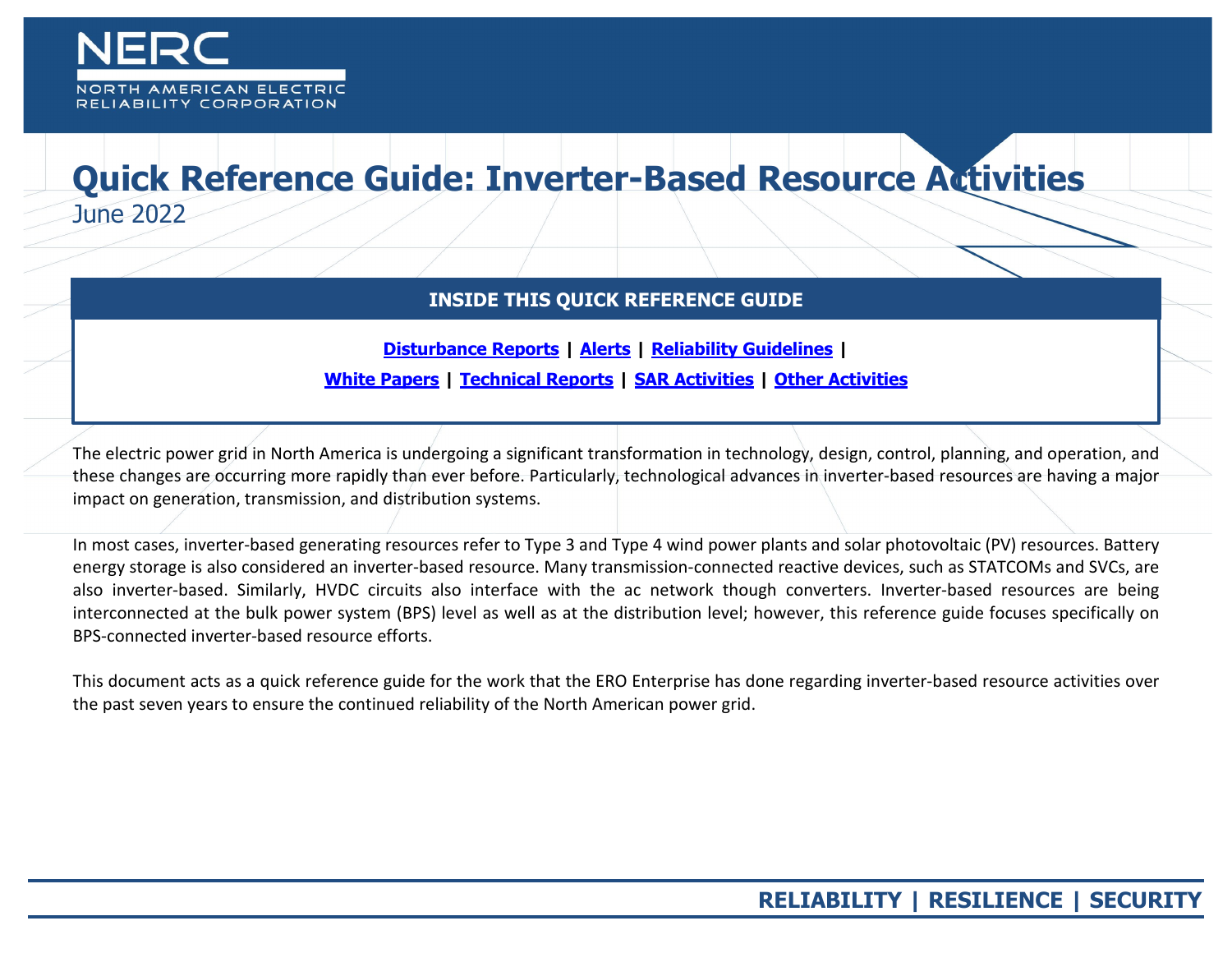<span id="page-1-0"></span>

| <b>Disturbance Reports</b> |                                                                                                                                                                 |                                                                                                                                                        |                                                                                                                                                                                                                                                                                                                                                                                                                                                                                                                                                                                                                                                                                                                                                                                                                                                                       |
|----------------------------|-----------------------------------------------------------------------------------------------------------------------------------------------------------------|--------------------------------------------------------------------------------------------------------------------------------------------------------|-----------------------------------------------------------------------------------------------------------------------------------------------------------------------------------------------------------------------------------------------------------------------------------------------------------------------------------------------------------------------------------------------------------------------------------------------------------------------------------------------------------------------------------------------------------------------------------------------------------------------------------------------------------------------------------------------------------------------------------------------------------------------------------------------------------------------------------------------------------------------|
| <b>Published</b>           | <b>Disturbance</b>                                                                                                                                              | <b>Title</b>                                                                                                                                           | <b>Summary</b>                                                                                                                                                                                                                                                                                                                                                                                                                                                                                                                                                                                                                                                                                                                                                                                                                                                        |
| <b>April 2022</b>          | <b>2021 CAISO</b><br><b>Disturbances:</b><br>Victorville<br>06/24/21<br>Tumbleweed<br>07/04/21<br>Windhub<br>07/28/21<br>Lytle Creek<br><b>Fire</b><br>08/25/21 | <b>Multiple Solar PV</b><br><b>Disturbances in CAISO</b><br>Disturbances between<br>June and August 2021<br><b>Joint NERC and WECC Staff</b><br>Report | This report contains the ERO analysis of four BPS disturbances with widespread<br>reductions of solar PV output that occurred in the California Independent System<br>Operator (CAISO) footprint between June and August of 2021. Each disturbance<br>was categorized as a Category 1i event per the NERC Event Analysis Process and<br>involved widespread reductions of active power output from solar PV resources in<br>the Southern California area (specifically in areas of high penetrations of solar PV<br>and wind resources). Two of these events also involved tripping of synchronous<br>generating resources, and three involved some degree of distributed energy<br>resource (DER) tripping or reduction. All initiating faults were normally cleared with<br>proper protection system operation.<br><b>Webinar: Presentation   Streaming Webinar</b> |
| September<br>2021          | Odessa:<br>05/09/21<br>06/26/21                                                                                                                                 | Odessa Disturbance Texas<br>Events: May 9, 2021 and<br><b>June 26, 2021 Joint NERC</b><br>and Texas RE Staff Report                                    | This report contains the ERO analysis of the BPS disturbance that occurred in Texas<br>on May 9, 2021. While the ERO has analyzed multiple similar events in California,<br>this is the first disturbance involving a widespread reduction of solar PV resource<br>power output observed in the Texas Interconnection. The event involved solar PV<br>facilities across a large geographic area of up to 200 miles away from the location<br>of the initiating event. The Electric Reliability Council of Texas (ERCOT) provided<br>Texas RE and NERC with a brief report as the disturbance was categorized as a<br>Category 1i event.<br><b>Webinar: Presentation   Streaming Webinar</b>                                                                                                                                                                           |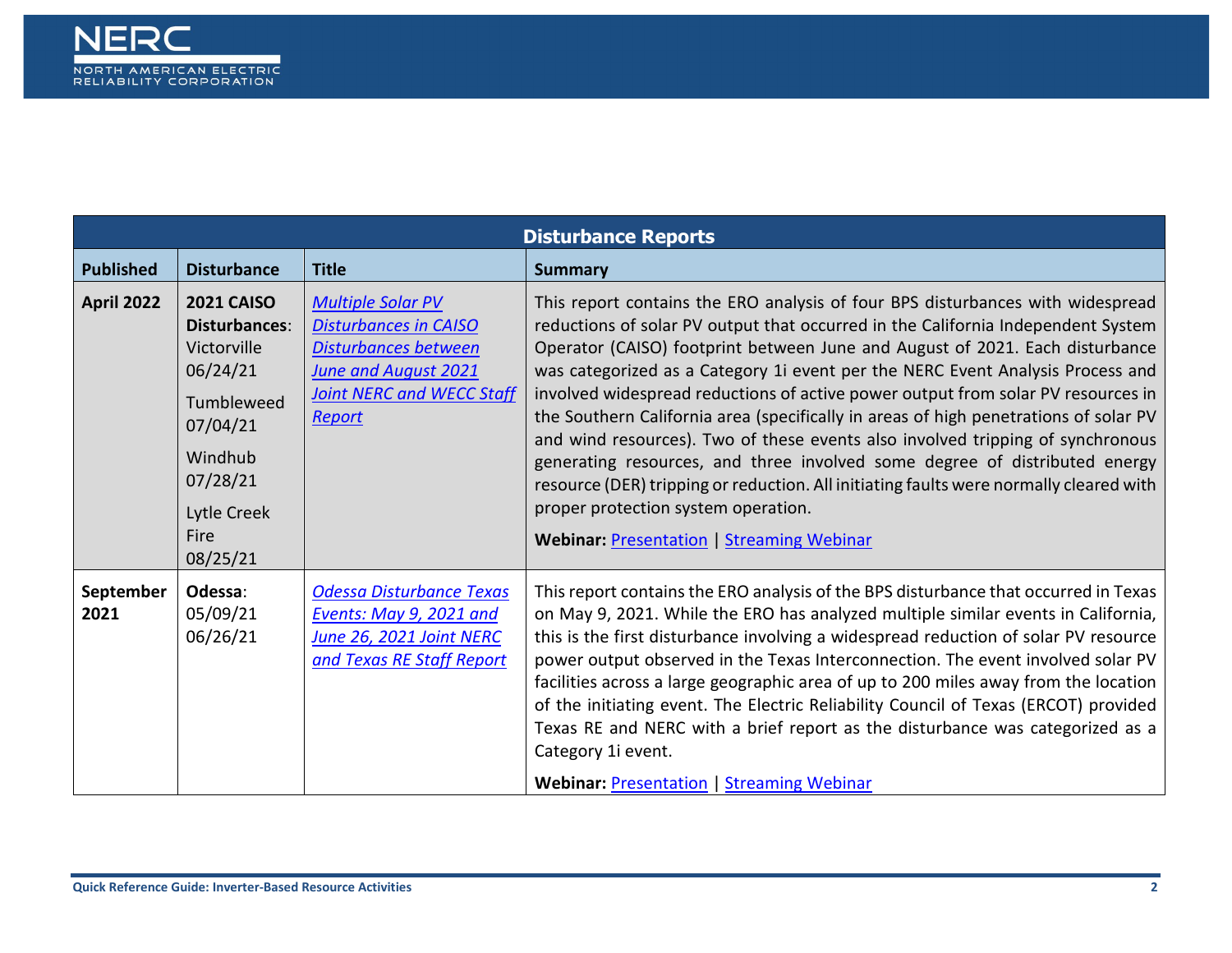

| <b>November</b><br>2020 | San<br>Fernando:<br>07/07/20                                                      | San Fernando Disturbance<br><b>Southern California Event:</b><br>July 7, 2020 Joint NERC<br>and WECC Staff Report                  | This report contains the ERO analysis of the BPS disturbance that occurred in<br>Southern California on July 7, 2020, referred to herein as the "San Fernando<br>Disturbance." This event involved a widespread reduction of active power output<br>from solar PV facilities across a relatively large geographic area, initiating a more<br>detailed ERO review. California Independent System Operator (CAISO) provided<br>WECC and NERC with a brief report as the disturbance was categorized as a<br>Category 1i event. Working with CAISO, it was determined that additional<br>information beyond what was provided in the brief report was needed to<br>determine the root cause of solar PV power reductions. Data requests were sent<br>to the affected Generator Owners whose facilities were identified as experiencing<br>a notable reduction in power during the event. In addition, NERC and WECC worked<br>collaboratively with the impacted transmission service providers to gather<br>additional information and corroborate incoming data with other sources. The<br>purpose of the report is to document the analysis of this disturbance and provide<br>key findings and recommendations for the industry. |
|-------------------------|-----------------------------------------------------------------------------------|------------------------------------------------------------------------------------------------------------------------------------|----------------------------------------------------------------------------------------------------------------------------------------------------------------------------------------------------------------------------------------------------------------------------------------------------------------------------------------------------------------------------------------------------------------------------------------------------------------------------------------------------------------------------------------------------------------------------------------------------------------------------------------------------------------------------------------------------------------------------------------------------------------------------------------------------------------------------------------------------------------------------------------------------------------------------------------------------------------------------------------------------------------------------------------------------------------------------------------------------------------------------------------------------------------------------------------------------------------------------------|
| January<br>2019         | <b>Angeles</b><br><b>Forest and</b><br>Palmdale<br>Roost:<br>04/20/18<br>05/11/18 | <b>April and May 2018 Fault</b><br><b>Induced Solar Photovoltaic</b><br><b>Resource Interruption</b><br><b>Disturbances Report</b> | This report contains the ERO analysis of the BPS disturbances that occurred in the<br>Southern California area on April 20, 2018, (Angeles Forest disturbance) and May<br>11, 2018, (Palmdale Roost disturbance). Both of these events consisted of a loss of<br>solar PV facilities in response to transmission line faults. This report was prepared<br>following data requests sent to Generator Owners subsequent to each event. The<br>events were identified by NERC, WECC, California Independent System Operator<br>(CAISO), and Southern California Edison (SCE). The purpose of the report is to<br>document the analysis of these disturbance and provide key findings and<br>recommendations for the industry.                                                                                                                                                                                                                                                                                                                                                                                                                                                                                                       |
| <b>February</b><br>2018 | Canyon 2<br>Fire:<br>10/09/17                                                     | 900 MW Fault Induced<br><b>Solar Photovoltaic</b><br><b>Resource Interruption</b><br><b>Disturbance Report</b>                     | The purpose of the report is to document the analysis, key findings, and<br>recommendations from the Canyon 2 Fire disturbance. On October 9, 2017, the<br>Canyon 2 Fire caused two transmission system faults near the Serrano substation<br>east of Los Angeles. The first fault was a normally cleared phase-to-phase fault on<br>a 220 kV transmission line that occurred at 12:12:16 Pacific time, and the second                                                                                                                                                                                                                                                                                                                                                                                                                                                                                                                                                                                                                                                                                                                                                                                                           |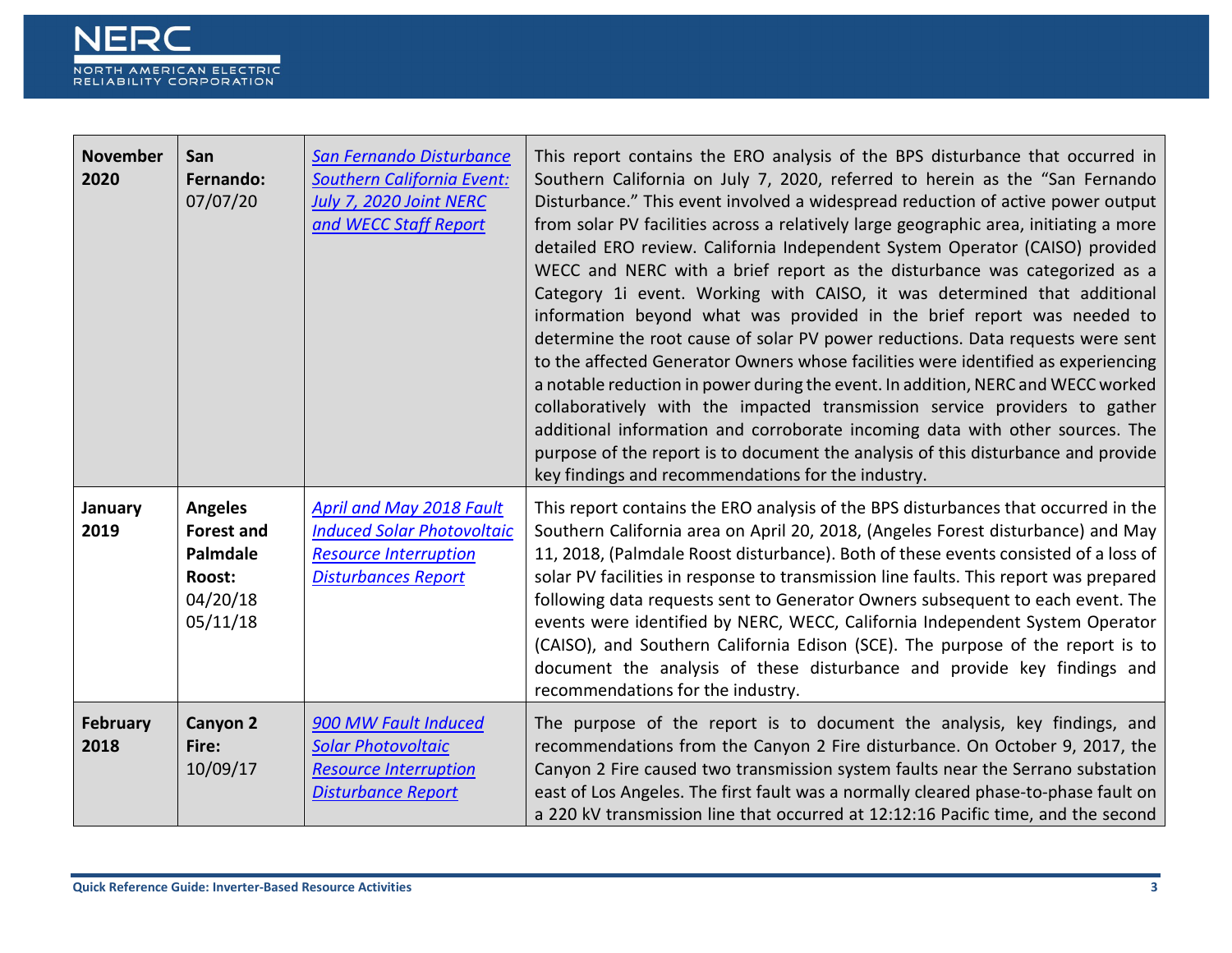

|                  |                                   |                                                                                                                  | fault was a normally cleared phase-to-phase fault on a 500 kV transmission line<br>that occurred at 12:14:30 Pacific time. Both faults resulted in the reduction of solar<br>PV generation across a wide region of the Southern California Edison (SCE)<br>footprint. Approximately 900 MW of solar PV resources were lost as a result of<br>these events, and six solar PV plants accounted for most of the reduction in<br>generation.<br><b>Webinar: Presentation   Streaming Webinar</b>                                                                                                                                                                                                                                                                                                                                                                                                                                                                                                                                      |
|------------------|-----------------------------------|------------------------------------------------------------------------------------------------------------------|-----------------------------------------------------------------------------------------------------------------------------------------------------------------------------------------------------------------------------------------------------------------------------------------------------------------------------------------------------------------------------------------------------------------------------------------------------------------------------------------------------------------------------------------------------------------------------------------------------------------------------------------------------------------------------------------------------------------------------------------------------------------------------------------------------------------------------------------------------------------------------------------------------------------------------------------------------------------------------------------------------------------------------------|
| <b>June 2017</b> | <b>Blue Cut Fire:</b><br>08/16/16 | 1,200 MW Fault Induced<br><b>Solar Photovoltaic</b><br><b>Resource Interruption</b><br><b>Disturbance Report</b> | This report contains the ERO analyses of the Blue Cut Fire, a system disturbance<br>that occurred in the Southern California area on August 16, 2016. The Blue Cut Fire<br>quickly moved toward an important transmission corridor that is comprised of<br>three 500 kV lines owned by SCE and two 287 kV lines owned by Los Angeles<br>Department of Water and Power (LADWP). The SCE transmission system<br>experienced thirteen 500 kV line faults, and the LADWP system experienced two<br>287 kV faults as a result of the fire. Four of these fault events resulted in the loss<br>of a significant amount of solar PV generation. The most significant event related<br>to the solar PV generation loss occurred at 11:45 a.m. Pacific and resulted in the<br>loss of nearly 1,200 MW. There were no solar PV facilities de-energized as a direct<br>consequence of the fault event; rather, the facilities ceased output as a response<br>to the fault on the system.<br><b>Webinar: Presentation   Streaming Webinar</b> |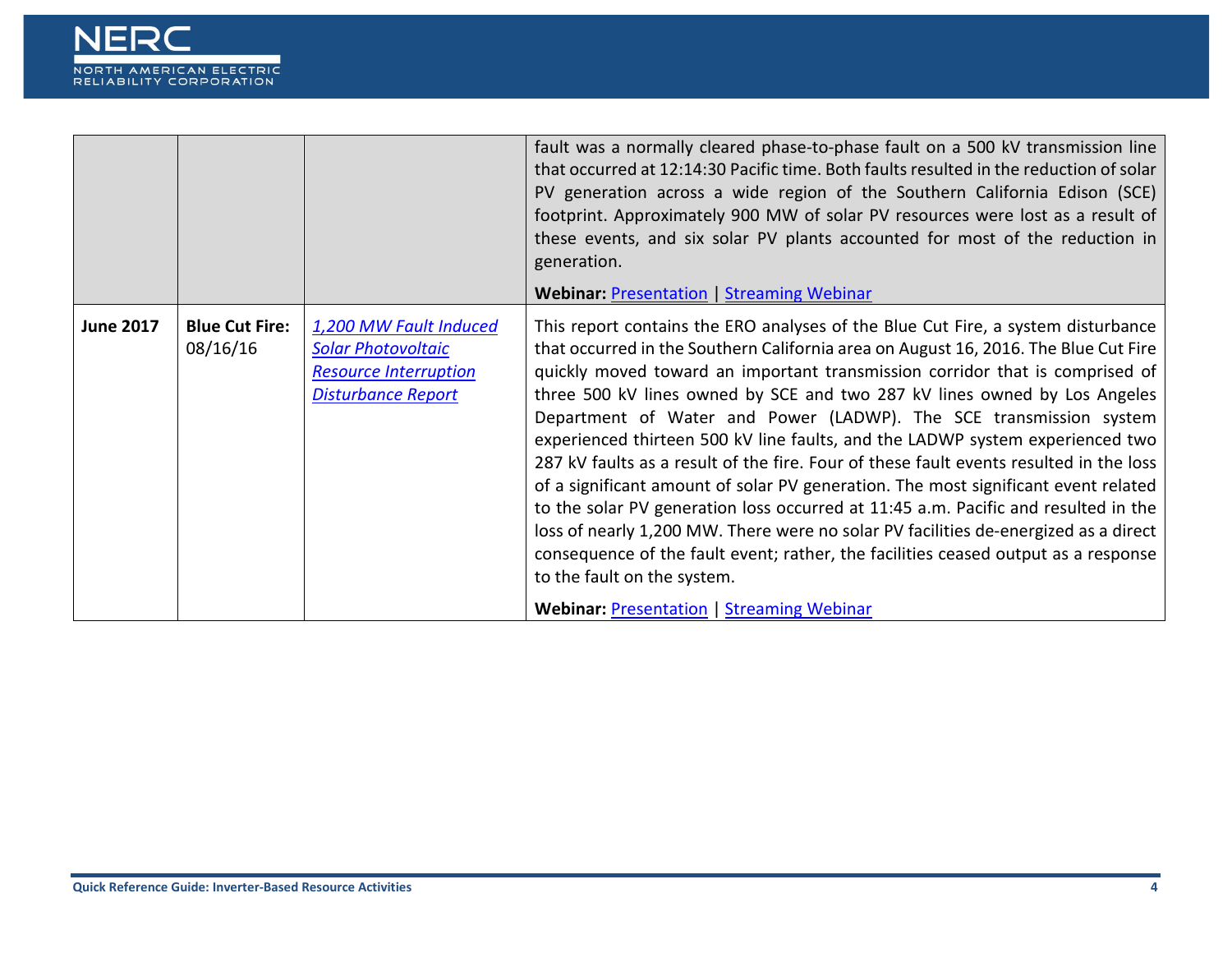<span id="page-4-0"></span>

|                                       | <b>Alerts</b>                                                                                                                         |                                                                                                                                                                                                                                                                                                                                                                                                                                                                                                                                                                                                                                                                                                                                                                                                                                                                                                                                                                                                                                                                                                                                                                                                                                                                                                                                                     |  |
|---------------------------------------|---------------------------------------------------------------------------------------------------------------------------------------|-----------------------------------------------------------------------------------------------------------------------------------------------------------------------------------------------------------------------------------------------------------------------------------------------------------------------------------------------------------------------------------------------------------------------------------------------------------------------------------------------------------------------------------------------------------------------------------------------------------------------------------------------------------------------------------------------------------------------------------------------------------------------------------------------------------------------------------------------------------------------------------------------------------------------------------------------------------------------------------------------------------------------------------------------------------------------------------------------------------------------------------------------------------------------------------------------------------------------------------------------------------------------------------------------------------------------------------------------------|--|
| <b>Initial</b><br><b>Distribution</b> | <b>Title</b>                                                                                                                          | <b>Summary</b>                                                                                                                                                                                                                                                                                                                                                                                                                                                                                                                                                                                                                                                                                                                                                                                                                                                                                                                                                                                                                                                                                                                                                                                                                                                                                                                                      |  |
| <b>May</b><br>2018                    | <b>Industry Recommendation: Loss of Solar</b><br><b>Resources during Transmission</b><br>Disturbances due to Inverter Settings - II   | NERC has identified adverse characteristics of inverter-based resource performance<br>during grid faults that could present potential risks to reliability of the BPS. As the<br>penetration of inverter-based resources (particularly solar PV resources) continues<br>to increase in North America, these adverse characteristics need to be widely<br>communicated. This Level 2 Industry Recommendation alerts industry to these<br>adverse characteristics observed with BPS-connected solar PV resources, and<br>provides recommended actions to address fault ride-through and timely restoration<br>of current injection by all inverter-based resources connected to the BPS. Although<br>this NERC Alert pertains specifically to Bulk Electric System (BES) solar PV resources,<br>the same characteristics may exist for non-BES solar PV resources connected to the<br>BPS regardless of installed generating capacity or interconnection voltage. Owners<br>and operators of those facilities are encouraged to consult their inverter<br>manufacturers, review inverter settings, and implement the recommendations<br>described herein. While this NERC Alert focuses on solar PV, we encourage similar<br>activities for other inverter-based resources such as, but not limited to, battery<br>energy storage and wind resources. |  |
|                                       |                                                                                                                                       | <b>Webinar: Presentation   Streaming Webinar</b>                                                                                                                                                                                                                                                                                                                                                                                                                                                                                                                                                                                                                                                                                                                                                                                                                                                                                                                                                                                                                                                                                                                                                                                                                                                                                                    |  |
| June<br>2017                          | <b>Industry Recommendation: Loss of Solar</b><br><b>Resources during Transmission</b><br><b>Disturbances due to Inverter Settings</b> | NERC identified a potential characteristic exhibited by some inverter-based<br>resources, particularly utility-scale solar PV generation, which reduces power output<br>during fault conditions on the transmission system. An example of this behavior has<br>been observed during recent BPS disturbances, highlighting potential risks to BPS<br>reliability. With the recent and expected increases of utility-scale solar resources,<br>the causes of this reduction in power output from utility-scale power inverters needs<br>to be widely communicated and addressed by the industry. The industry should                                                                                                                                                                                                                                                                                                                                                                                                                                                                                                                                                                                                                                                                                                                                  |  |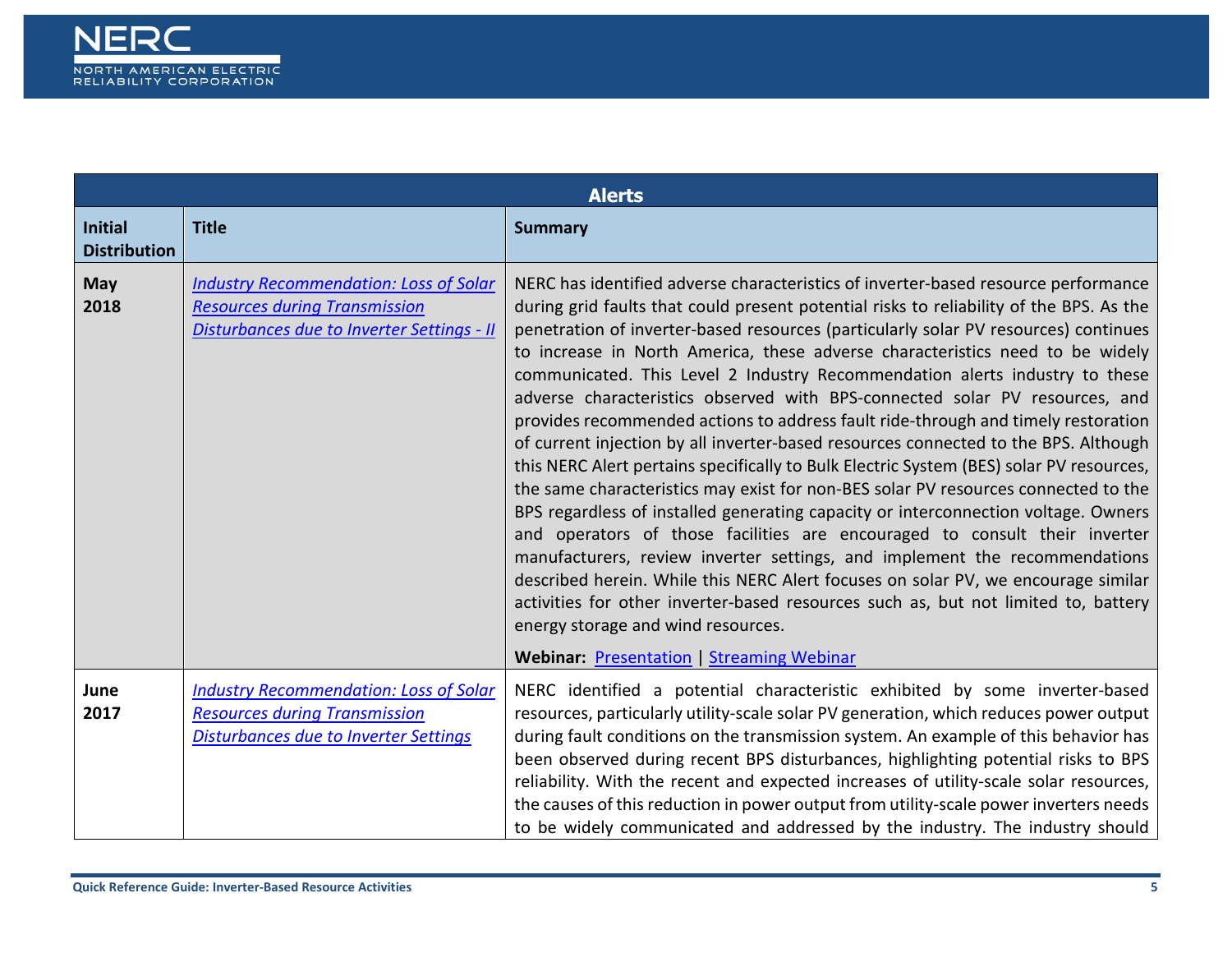

|  | <sup>1</sup> identify reliability preserving actions in the areas of power system planning and        |
|--|-------------------------------------------------------------------------------------------------------|
|  | $\vert$ operations to reduce the system reliability impact in the event of widespread loss of $\vert$ |
|  | solar resources during faults on the power system.                                                    |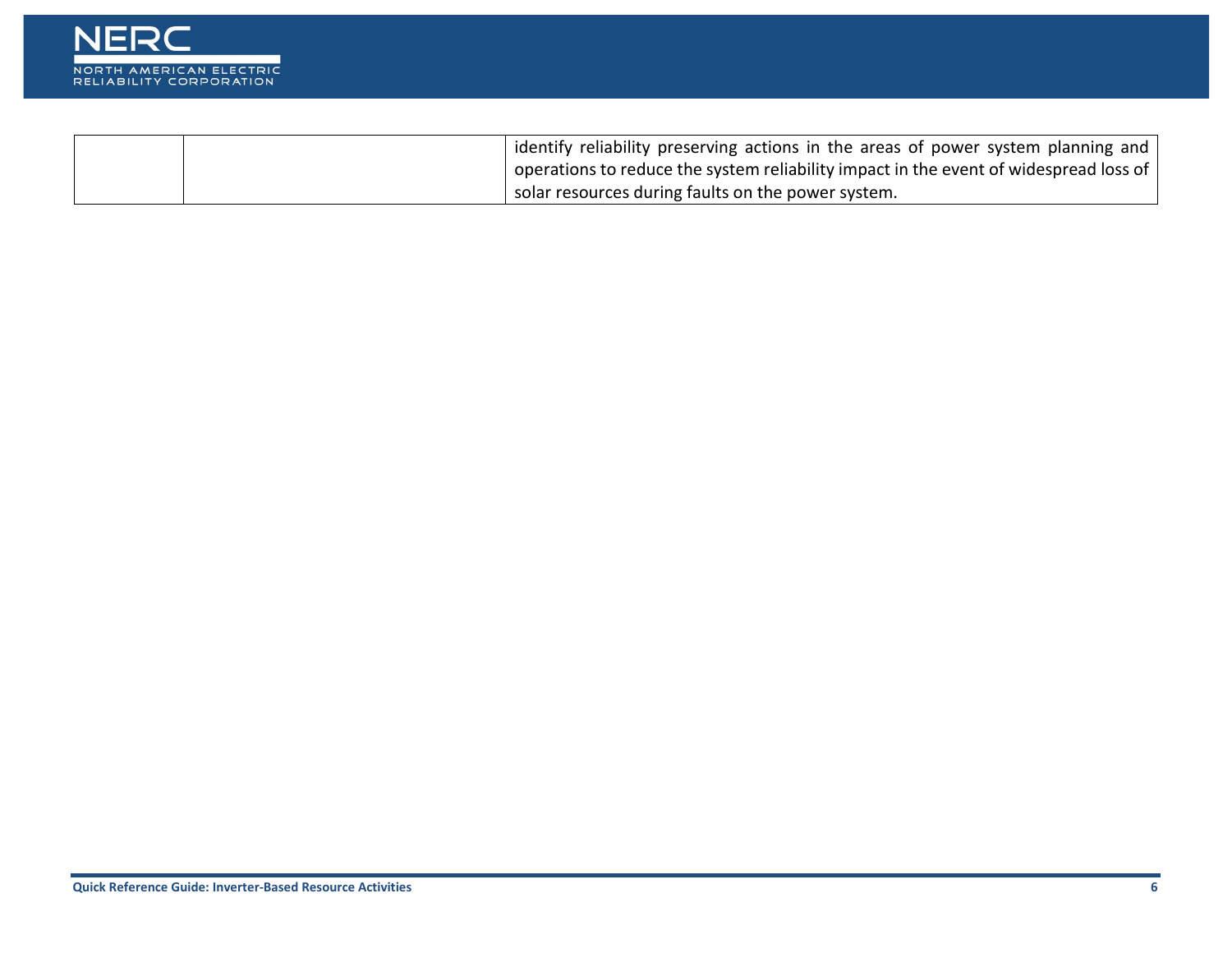<span id="page-6-0"></span>

| <b>Reliability Guidelines</b> |                                                                                                                                                  |                                                                                                                                                                                                                                                                                                                                                                                                                                                                                                                                                                           |
|-------------------------------|--------------------------------------------------------------------------------------------------------------------------------------------------|---------------------------------------------------------------------------------------------------------------------------------------------------------------------------------------------------------------------------------------------------------------------------------------------------------------------------------------------------------------------------------------------------------------------------------------------------------------------------------------------------------------------------------------------------------------------------|
| <b>Published</b>              | <b>Title</b>                                                                                                                                     | <b>Summary</b>                                                                                                                                                                                                                                                                                                                                                                                                                                                                                                                                                            |
| <b>March</b><br>2021          | Performance, Modeling,<br>and Simulations of BPS-<br><b>Connected Battery Energy</b><br><b>Storage Systems and</b><br><b>Hybrid Power Plants</b> | This guideline contains detailed recommendations regarding BESS and hybrid power plant<br>performance, modeling, and studies.                                                                                                                                                                                                                                                                                                                                                                                                                                             |
| September<br>2019             | <b>Improvements to</b><br><b>Interconnection</b><br><b>Requirements for BPS-</b><br><b>Connected Inverter-Based</b><br><b>Resources</b>          | This guideline serves as a resource for utilities to develop interconnection requirements. Chapter 1<br>provides a summarization of recommended improvements to interconnection requirements for<br>TOs to consider as they continually develop and enhance interconnection requirements per FAC-<br>001-3 and interconnection study requirements per FAC-002-2.11 Chapter 2 covers the performance<br>aspects while Chapter 3 cover modeling considerations (both key components to the<br>interconnection process).<br><b>Webinar: Presentation   Streaming Webinar</b> |
| September<br>2018             | <b>BPS-Connected Inverter-</b><br><b>Based Resource</b><br>Performance                                                                           | This guideline provides recommended steady-state and dynamic performance characteristics for<br>inverter-based resources and also covers a wide range of related aspects from protective functions<br>to monitoring capability.                                                                                                                                                                                                                                                                                                                                           |
| <b>December</b><br>2017       | <b>Integrating Inverter-Based</b><br><b>Resources into Low Short</b><br><b>Circuit Strength Systems</b>                                          | This guideline provides the electric utility industry with background and useful reference<br>information pertaining to the topics of identifying weak grid conditions and potential issues that<br>may arise from weak grids when connecting or operating inverter-based resources. The goal of this<br>guideline is to proactively provide the industry with information to consider as these types of issues<br>emerge for increased penetrations of inverter-based resources.                                                                                         |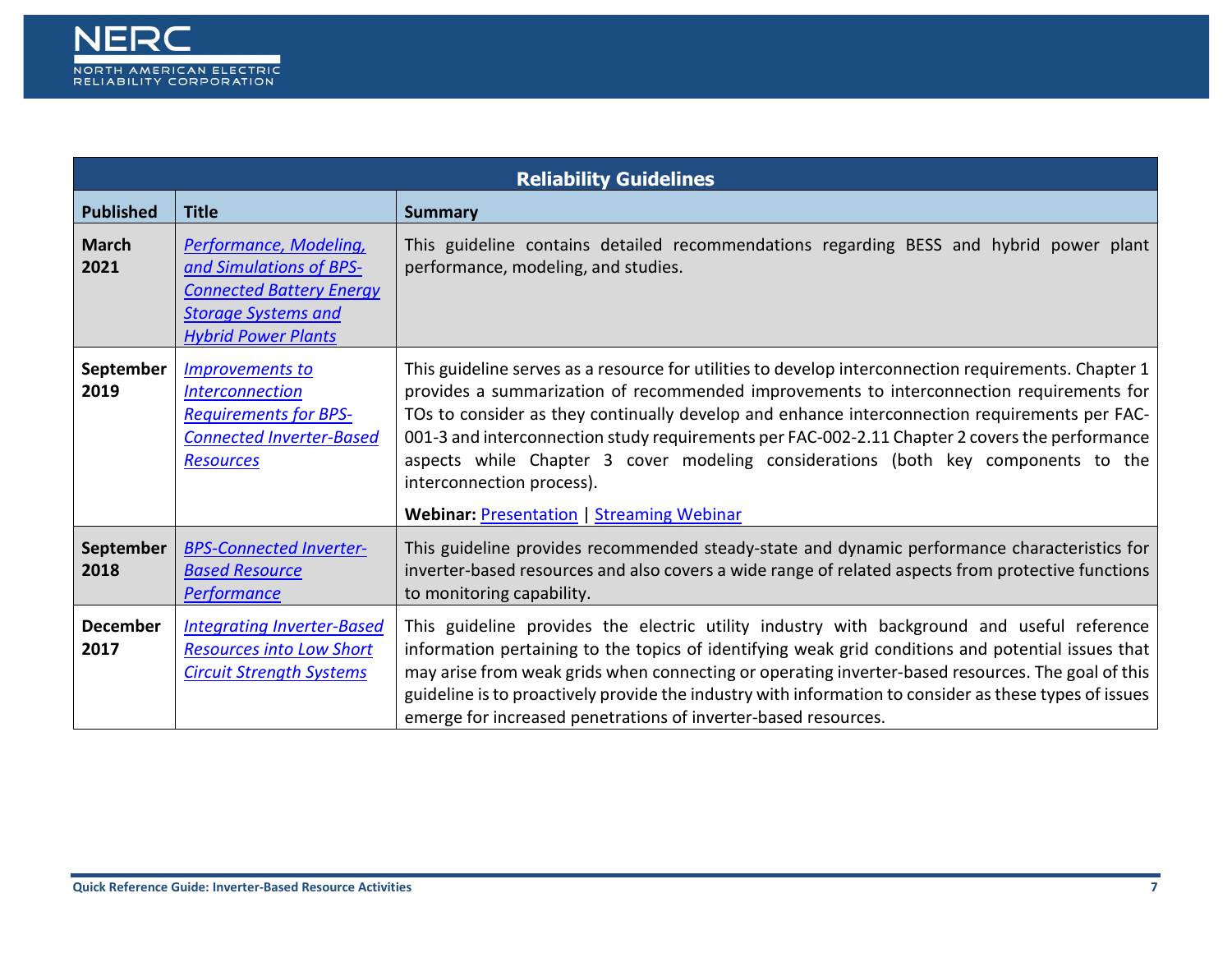

<span id="page-7-0"></span>

| <b>White Papers</b>     |                                                                                                                                                       |                                                                                                                                                                                                                                                                                                                                                                                                                                                                                                                                                                                                                                                                                                                                                                     |  |
|-------------------------|-------------------------------------------------------------------------------------------------------------------------------------------------------|---------------------------------------------------------------------------------------------------------------------------------------------------------------------------------------------------------------------------------------------------------------------------------------------------------------------------------------------------------------------------------------------------------------------------------------------------------------------------------------------------------------------------------------------------------------------------------------------------------------------------------------------------------------------------------------------------------------------------------------------------------------------|--|
| <b>Published</b>        | <b>Title</b>                                                                                                                                          | <b>Summary</b>                                                                                                                                                                                                                                                                                                                                                                                                                                                                                                                                                                                                                                                                                                                                                      |  |
| <b>December</b><br>2021 | <b>IRPWG Grid Forming</b><br><b>Technology</b>                                                                                                        | This white paper compares grid-forming (GFM) and grid-following (GFL) inverter-based resource<br>capability and their major performance characteristics and advantages. Currently, the most<br>commonly used GFM control strategies of droop-based GFM control, virtual synchronous machine<br>control, and virtual oscillator control are briefly summarized. This white paper also provides<br>recommendations for entities across North America to consider studying and deploying GFM<br>technology to support BPS reliability and resilience with increasing inverter-based resource<br>penetration levels.                                                                                                                                                    |  |
| <b>October</b><br>2021  | <b>IRPWG Odessa Follow-Up</b>                                                                                                                         | This brief white paper was developed by the NERC Inverter-Based Resource Performance Working<br>Group (IRPWG) as a follow-up to the <i>Odessa Disturbance Report</i> published by NERC in October<br>2021. That report contained a set of key findings and recommendations. The IRPWG discussed each<br>of the key findings and recommendations in detail and is providing a brief technical discussion and<br>technical basis for each recommendation. Where appropriate, follow-up action items are<br>identified.                                                                                                                                                                                                                                                |  |
| September<br>2021       | <b>IRPWG Utilizing the Excess</b><br><b>Capability of BPS-</b><br><b>Connected Inverter-Based</b><br><b>Resources for Frequency</b><br><b>Support</b> | The Federal Energy Regulatory Commission (FERC) issued Order No. 842 in 2018, amending the pro<br>forma Large Generator Interconnection Agreement (LGIA) and Small Generator Interconnection<br>Agreement (SGIA) to require all "newly interconnecting large and small generating facilities, both<br>synchronous and non-synchronous, to install, maintain, and operate equipment capable of<br>providing primary frequency response (PFR) as a condition of interconnection." This work extends<br>on the FERC Order NO. 842 and the March 2020 NERC white paper and recommends leveraging<br>primary frequency response (PFR) and fast frequency response (FFR).<br>PFR and FFR capabilities from inverter-based resources to the extent possible to support BPS |  |
|                         |                                                                                                                                                       | frequency as an essential reliability service.                                                                                                                                                                                                                                                                                                                                                                                                                                                                                                                                                                                                                                                                                                                      |  |
| June<br>2021            | <b>IRPWG San Fernando</b><br><b>Follow-Up</b>                                                                                                         | This brief white paper was developed by the NERC IRPWG as a follow-up to the July 2020 San<br>Fernando Disturbance Report published by NERC. That report contained a set of key findings and<br>recommendations. The IRPWG discussed each of the key findings and recommendations in detail,                                                                                                                                                                                                                                                                                                                                                                                                                                                                        |  |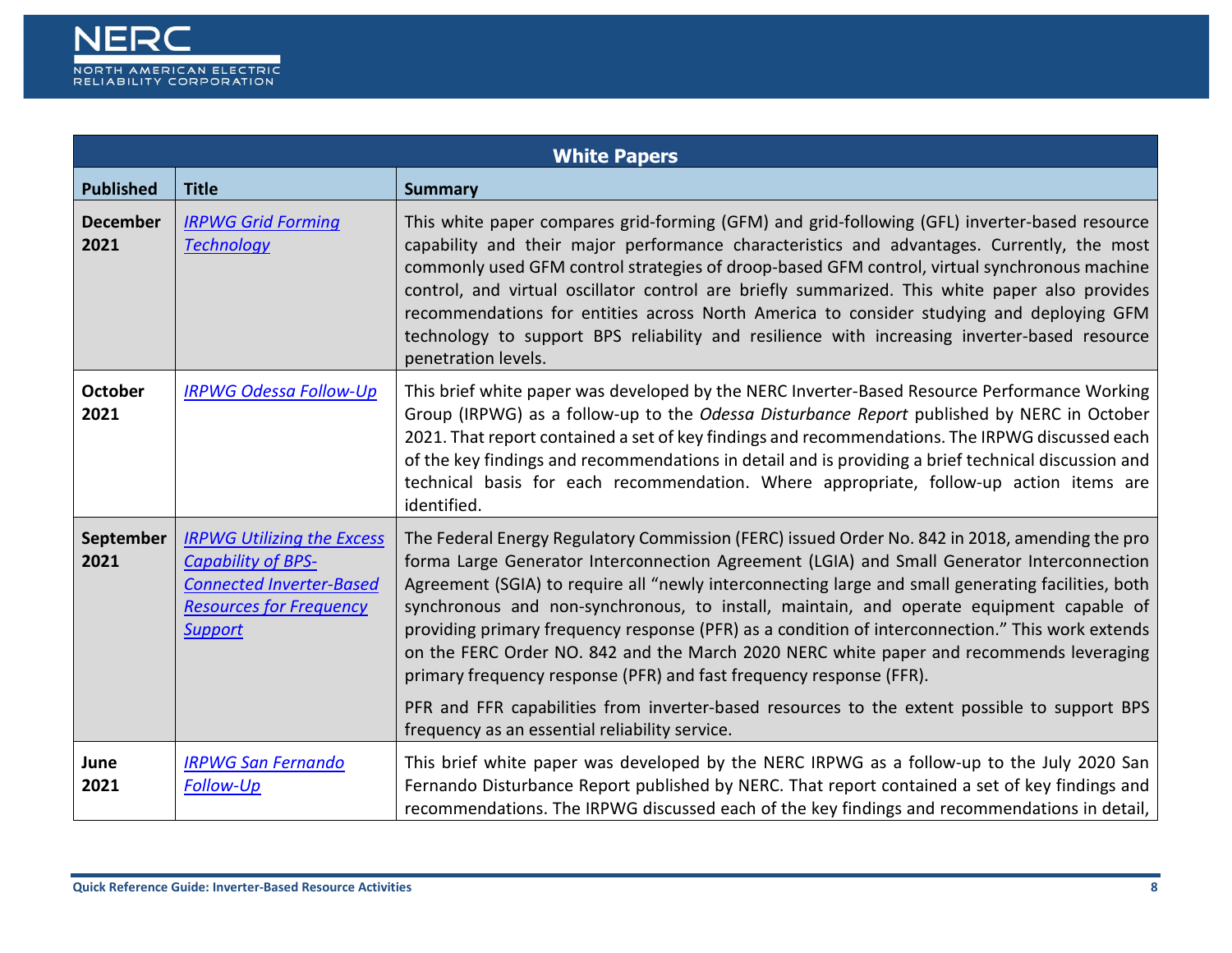

|                      |                                                             | provides a brief technical discussion and basis for each item, and where appropriate recommends                                  |
|----------------------|-------------------------------------------------------------|----------------------------------------------------------------------------------------------------------------------------------|
|                      |                                                             | follow-up action items.                                                                                                          |
| <b>March</b><br>2020 | <b>IRPTF Fast Frequency</b><br><b>Response Concepts and</b> | This white paper describes the interrelationships between primary frequency response (PFR) and<br>fast frequency response (FFR). |
|                      | <b>Bulk Power System</b><br><b>Reliability Needs</b>        | <b>Webinar: Presentation   Streaming Webinar</b>                                                                                 |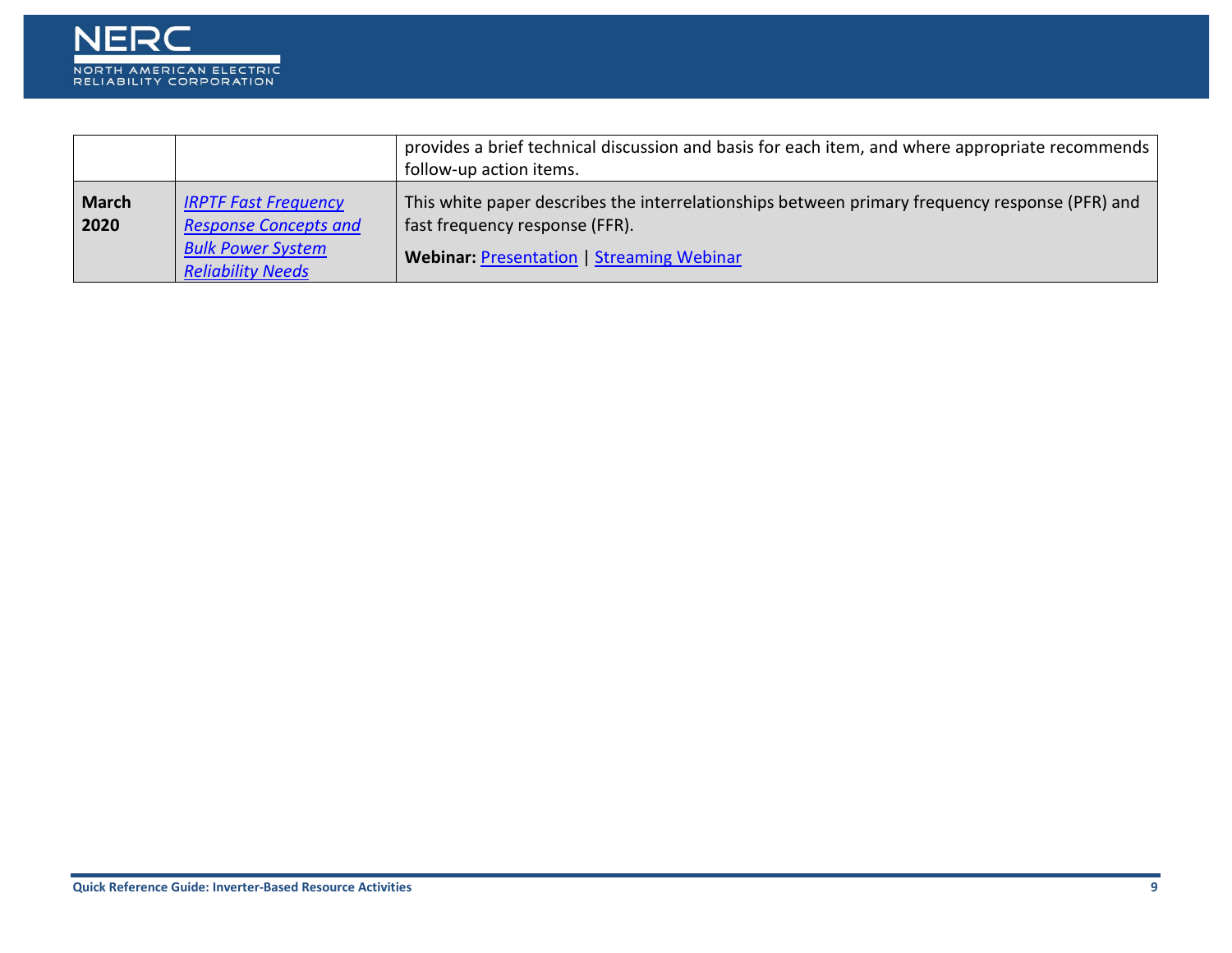

<span id="page-9-0"></span>

| <b>Technical Reports</b> |                                                                                                   |                                                                                                                                                                                                                                                                                                                                                                                                                                                                                                                                                                                                    |
|--------------------------|---------------------------------------------------------------------------------------------------|----------------------------------------------------------------------------------------------------------------------------------------------------------------------------------------------------------------------------------------------------------------------------------------------------------------------------------------------------------------------------------------------------------------------------------------------------------------------------------------------------------------------------------------------------------------------------------------------------|
| <b>Published</b>         | <b>Title</b>                                                                                      | Summary                                                                                                                                                                                                                                                                                                                                                                                                                                                                                                                                                                                            |
| <b>August</b><br>2020    | <b>NERC-WECC Report on</b><br><b>WECC Base Case Review for</b><br><b>Inverter-Based Resources</b> | This report documents the review of the WECC 2020 HS3 base with the latest available WECC<br>MDF dynamics models. Data is being updated and provided to WECC constantly, so it is likely that<br>updates to models have been made even in the time duration between analysis and publication<br>of this report. The goal of this report is to further document some of the issues identified during<br>the cursory review of base case quality, highlight how this analysis was performed, and provide<br>key findings and recommendations for industry next steps to address the modeling issues. |
| May<br>2020              | <b>BPS-Connected Inverter-</b><br><b>Based Resource Modeling</b><br>and Studies                   | The NERC Inverter-Based Resource Performance Task Force (IRPTF) and the industry have been<br>working diligently on modeling and simulation activities to accurately represent inverter-based<br>resources in dynamic stability analyses and explore the impacts of inverter-based resources on<br>BPS reliability. This report outlines the activities of the IRPTF related to inverter-based resource<br>modeling and studies.<br><b>Webinar: Presentation   Streaming Webinar</b>                                                                                                               |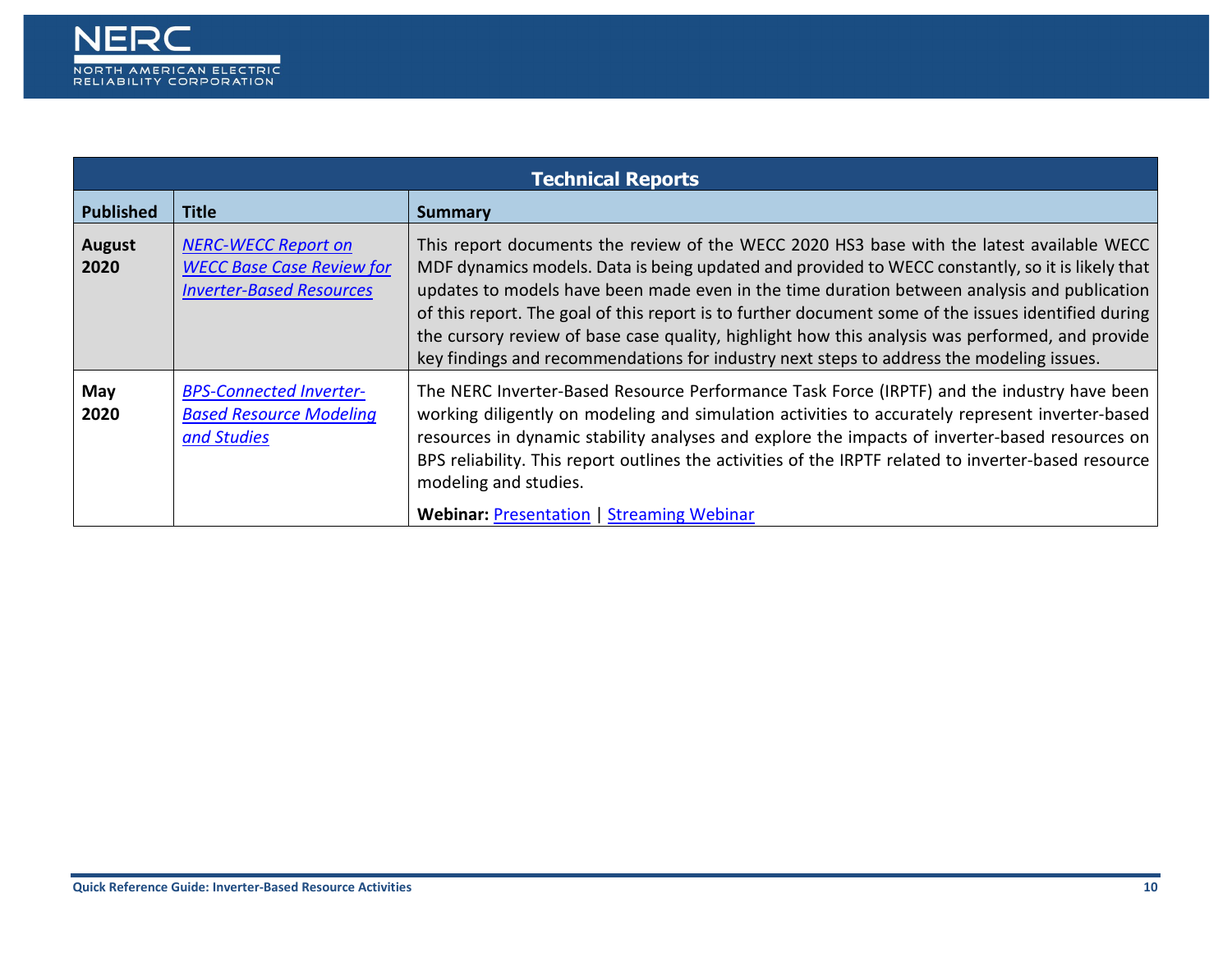## <span id="page-10-0"></span>**Standards Authorization Request Activities**

Standards are one piece of the complex, dynamic endeavor of providing a comprehensive approach to reliability. NERC has various other tools to fulfill this mission, including guidelines, training, assessments, and alerts. This multi-pronged approach has resulted in a secure and reliable bulk power system for North America. New Reliability Standards begin with a Standards Authorization Request (SAR), which may be submitted by anyone but must have technical justification. SARs occasionally arise from other projects like informal development projects, periodic reviews, other standard projects, or if a reliability threat that may be mitigated by a standard arises.

- [IRPTF Review of NERC Reliability Standards](https://nam04.safelinks.protection.outlook.com/?url=https%3A%2F%2Fwww.nerc.com%2Fcomm%2FPC%2FInverterBased%2520Resource%2520Performance%2520Task%2520Force%2520IRPT%2FReview_of_NERC_Reliability_Standards_White_Paper.pdf&data=04%7C01%7CAmy.Klagholz%40nerc.net%7C25109ec8df1248c2825a08da07a1d2c9%7Ca2d34bfabd5b4dc39a2e098f99296771%7C0%7C0%7C637830688865324171%7CUnknown%7CTWFpbGZsb3d8eyJWIjoiMC4wLjAwMDAiLCJQIjoiV2luMzIiLCJBTiI6Ik1haWwiLCJXVCI6Mn0%3D%7C3000&sdata=kX41E0nNpCrocq%2BCtx6rrjBWh%2F4Xkynlzn1ZKfUmaYA%3D&reserved=0) (2020): The electric industry is still experiencing unprecedented growth in the use of inverters as part of the bulk power system and growth is possibly creating new circumstances where current standards may not be sufficiently addressing those needs. As a result, the NERC Planning Committee (PC) and Operating Committee (OC) assigned the task of evaluating today's current standards and requirements to the IRPTF. This white paper details the findings of the IRPTF as a result of this activity and makes recommendations on actions that should be taken to address the issues identified.
- [IRPTF PRC-024-2 Gaps Whitepaper](https://nam04.safelinks.protection.outlook.com/?url=https%3A%2F%2Fwww.nerc.com%2Fcomm%2FPC%2FInverterBased%2520Resource%2520Performance%2520Task%2520Force%2520IRPT%2FNERC_IRPTF_PRC-024-2_Gaps_Whitepaper_FINAL_CLEAN.pdf&data=04%7C01%7CAmy.Klagholz%40nerc.net%7C25109ec8df1248c2825a08da07a1d2c9%7Ca2d34bfabd5b4dc39a2e098f99296771%7C0%7C0%7C637830688865324171%7CUnknown%7CTWFpbGZsb3d8eyJWIjoiMC4wLjAwMDAiLCJQIjoiV2luMzIiLCJBTiI6Ik1haWwiLCJXVCI6Mn0%3D%7C3000&sdata=PM3yN1mEQCr85J28vvLsSzZyISfvNYjW0hSEfv9W%2FkA%3D&reserved=0) (2019): The IRPTF scope document includes a deliverable on "recommendations on inverter-based resource performance and any modifications to NERC Reliability Standards related to the control and dynamic performance of these resources during abnormal grid conditions." The white paper presented here details the findings of the IRPTF as a result of investigations related to this deliverable. Specifically, the white paper details potential gaps and needed clarifications in PRC-024-2: Generator Frequency and Voltage Protective Relay Settings. There is some overlap between the findings of this white paper and the Integration of Variable Generation Task Force (IVGTF) Summary and Recommendations of 12 Tasks, which was published in 2015.
- NERC Standards Projects related to Inverter-based Resources:
	- o Project 2018-04 [Modifications to PRC-024-2](https://www.nerc.com/pa/Stand/Pages/Project-2018-04-Modifications-to-PRC-024-2.aspx)
	- o Project 2020-05 [Modifications to FAC-001 and FAC-002](https://www.nerc.com/pa/Stand/Pages/Project-2020-05-Modifications-to-FAC-001-and-FAC-002.aspx)
	- o Project 2020-06 [Verifications of Models and Data for Generators](https://www.nerc.com/pa/Stand/Pages/Project-2020_06-Verifications-of-Models-and-Data-for-Generators.aspx)
	- o Project 2021-01 [Modifications to MOD-025 and PRC-019](https://www.nerc.com/pa/Stand/Pages/Project_2021-01_Modifications_to_MOD-025_and_PRC-019.aspx)
	- o Project 2021-02 [Modifications to VAR-002](https://www.nerc.com/pa/Stand/Pages/Project-2021-02-Modifications-to-VAR-002.aspx)
	- o Project 2021-04 [Modifications to PRC-002](https://www.nerc.com/pa/Stand/Pages/Project-2021-04-Modifications-to-PRC-002-2.aspx)
	- o Project 2022-02 [Modifications to TPL-001-5.1 and MOD-032-1](https://www.nerc.com/pa/Stand/Pages/Project2022-02ModificationstoTPL-001-5-1andMOD-032-1.aspx)